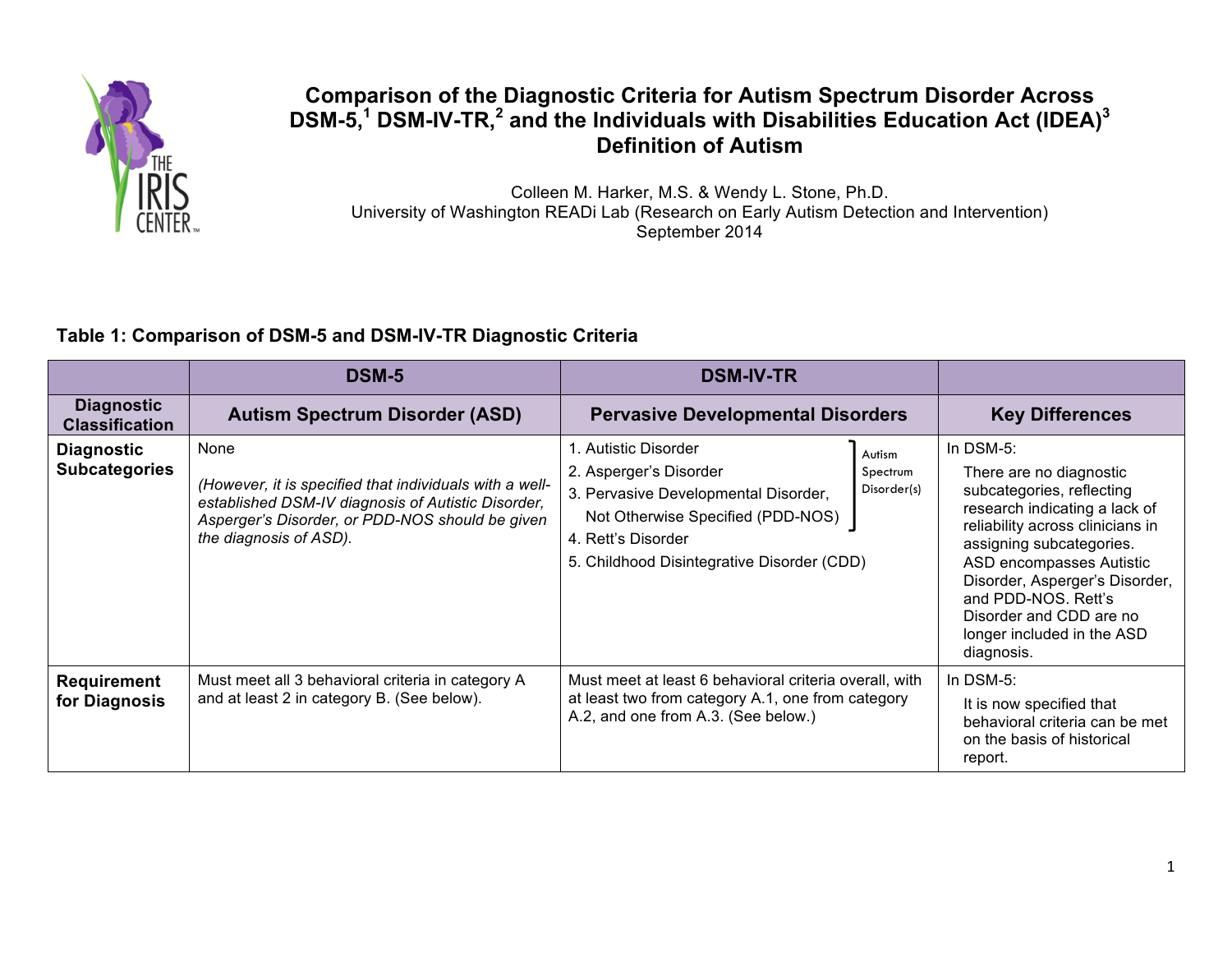|                                                                                                           | <b>Social Communication &amp; Social Interaction</b><br>(Category A)                                                                                                                                                                                                                                                                                                                                                                                                                                                                                                                                                                                                                                                                                                                                                                                                                                                                                                                                                                                                                                                          | <b>Social Interaction</b><br>(Category A.1)                                                                                                                                                                                                                                                                                                                                                                                                                                                                                                                                                                                                                                                                                                                                                                                       |                                                                                                                                                                                                                                                                                                                                                                                                                          |
|-----------------------------------------------------------------------------------------------------------|-------------------------------------------------------------------------------------------------------------------------------------------------------------------------------------------------------------------------------------------------------------------------------------------------------------------------------------------------------------------------------------------------------------------------------------------------------------------------------------------------------------------------------------------------------------------------------------------------------------------------------------------------------------------------------------------------------------------------------------------------------------------------------------------------------------------------------------------------------------------------------------------------------------------------------------------------------------------------------------------------------------------------------------------------------------------------------------------------------------------------------|-----------------------------------------------------------------------------------------------------------------------------------------------------------------------------------------------------------------------------------------------------------------------------------------------------------------------------------------------------------------------------------------------------------------------------------------------------------------------------------------------------------------------------------------------------------------------------------------------------------------------------------------------------------------------------------------------------------------------------------------------------------------------------------------------------------------------------------|--------------------------------------------------------------------------------------------------------------------------------------------------------------------------------------------------------------------------------------------------------------------------------------------------------------------------------------------------------------------------------------------------------------------------|
| <b>Specific</b><br><b>Behavioral</b><br>Criteria:<br><b>SOCIAL</b>                                        | A. Persistent deficits in social communication<br>and social interaction across multiple<br>contexts, as manifested by all three of the<br>following, currently or by history:<br>1. Deficits in social-emotional reciprocity,<br>ranging, for example, from abnormal social<br>approach and failure of normal back-and-<br>forth conversation; to reduced sharing of<br>interests, emotions, or affect; to failure to<br>initiate or respond to social interactions.<br>2. Deficits in nonverbal communicative<br>behaviors used for social interaction, ranging,<br>for example, from poorly integrated verbal<br>and nonverbal communication; to<br>abnormalities in eye contact and body<br>language or deficits in understanding and<br>use of gestures; to a total lack of facial<br>expressions and nonverbal communication.<br>3. Deficits in developing, maintaining, and<br>understanding relationships, ranging, for<br>example, from difficulties adjusting behavior<br>to suit various social contexts; to difficulties in<br>sharing imaginative play or in making friends;<br>to absence of interest in peers. | A.1. Qualitative impairment in social interaction,<br>as manifested by at least two of the<br>following:<br>a. Marked impairments in the use of multiple<br>nonverbal behaviors such as eye-to-eye<br>gaze, facial expression, body posture, and<br>gestures to regulate social interaction.<br>b. Failure to develop peer relationships<br>appropriate to developmental level.<br>c. A lack of spontaneous seeking to share<br>enjoyment, interests, or achievements with<br>other people, (e.g., by a lack of showing,<br>bringing, or pointing out objects of interest to<br>other people).<br>d. Lack of social or emotional reciprocity (e.g.,<br>not actively participating in simple social<br>play or games, preferring solitary activities,<br>or involving others in activities only as tools<br>or "mechanical" aids). | In DSM-5:<br>Social communication and<br>social interaction are<br>combined into one category, in<br>recognition that<br>communication is necessarily<br>social in nature, and based on<br>factor analytic studies.<br>It is specified that social<br>communication/ interaction<br>deficits must be manifested<br>across multiple contexts.                                                                             |
|                                                                                                           | N/A                                                                                                                                                                                                                                                                                                                                                                                                                                                                                                                                                                                                                                                                                                                                                                                                                                                                                                                                                                                                                                                                                                                           | <b>Communication (Category A.2)</b>                                                                                                                                                                                                                                                                                                                                                                                                                                                                                                                                                                                                                                                                                                                                                                                               |                                                                                                                                                                                                                                                                                                                                                                                                                          |
| <b>Specific</b><br><b>Behavioral</b><br>Criteria:<br><b>LANGUAGE/</b><br><b>COMMUNICA-</b><br><b>TION</b> | Symptoms in this area are now subsumed under<br>Categories A (Social) and B (Restricted Activities)                                                                                                                                                                                                                                                                                                                                                                                                                                                                                                                                                                                                                                                                                                                                                                                                                                                                                                                                                                                                                           | A.2. Qualitative impairments in communication<br>as manifested by at least one of the<br>following:<br>a. Delay in, or total lack of, the development of<br>spoken language (not accompanied by an<br>attempt to compensate through alternative<br>modes of communication such as gesture or<br>mime).<br>b. In individuals with adequate speech, marked<br>impairment in the ability to initiate or sustain<br>a conversation with others.<br>c. Stereotyped and repetitive use of language<br>or idiosyncratic language.<br>d. Lack of varied, spontaneous make-believe<br>play or social imitative play appropriate to<br>developmental level.                                                                                                                                                                                 | In DSM-5:<br>Language impairment (a) is<br>not included in the diagnostic<br>criteria, but is included as a<br>specifier (see 'Specifiers').<br>Impaired conversation (b) is<br>considered an aspect of<br>social-emotional reciprocity<br>(A.1).<br>Stereotyped language (c) is<br>considered an aspect of<br>restricted/repetitive behaviors<br>(B.1).<br>Social and imaginative play(d)<br>are incorporated into A.3. |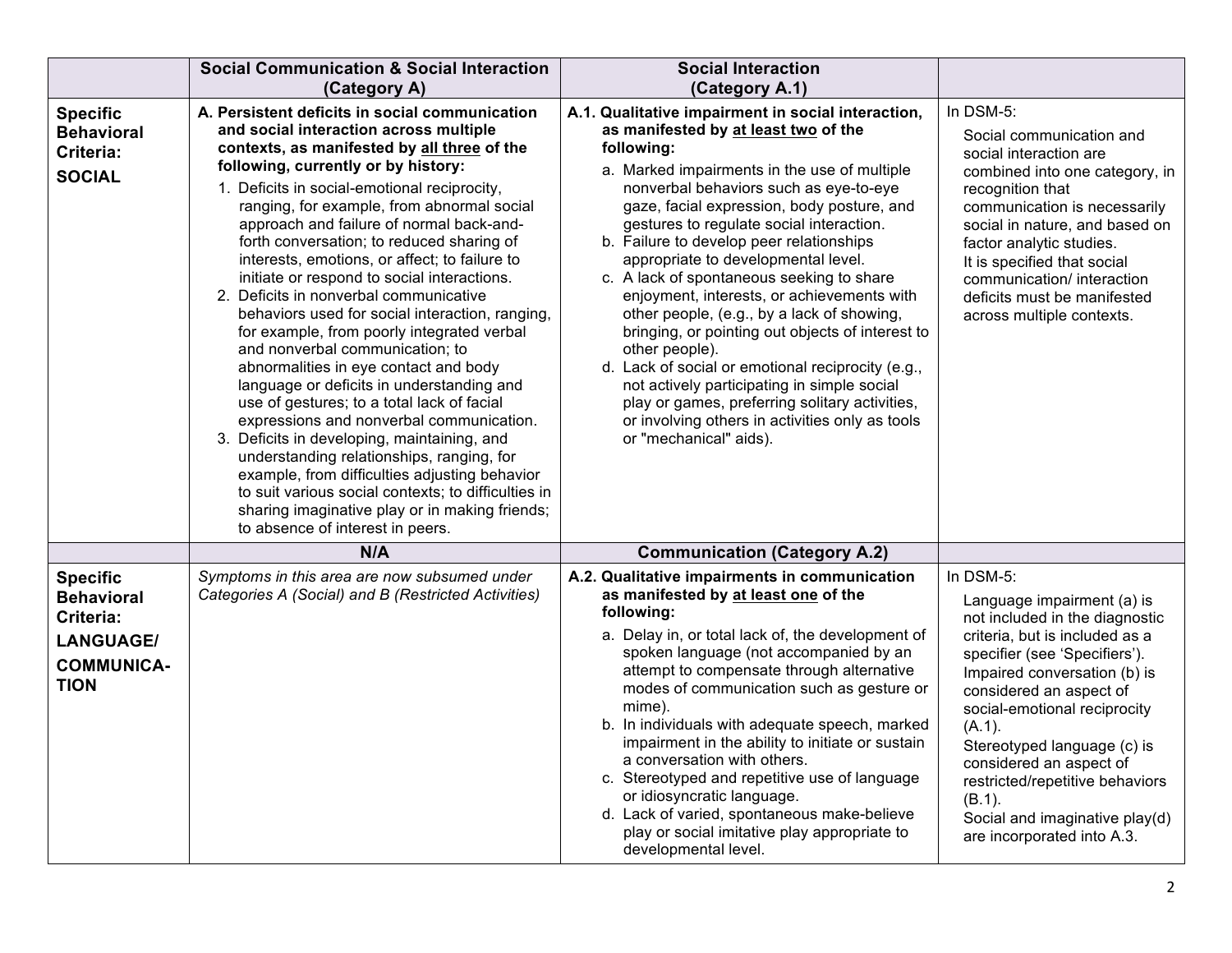|                                                                                                                   | Restricted, repetitive behavior, interests,<br>activities (Category B)                                                                                                                                                                                                                                                                                                                                                                                                                                                                                                                                                                                                                                                                                                                                                                                                                                                                                                                                                                                                                                                                                                                                                  | Restricted repetitive & stereotyped patterns<br>of behavior (Category A.3)                                                                                                                                                                                                                                                                                                                                                                                                                                                                                                                               |                                                                                    |
|-------------------------------------------------------------------------------------------------------------------|-------------------------------------------------------------------------------------------------------------------------------------------------------------------------------------------------------------------------------------------------------------------------------------------------------------------------------------------------------------------------------------------------------------------------------------------------------------------------------------------------------------------------------------------------------------------------------------------------------------------------------------------------------------------------------------------------------------------------------------------------------------------------------------------------------------------------------------------------------------------------------------------------------------------------------------------------------------------------------------------------------------------------------------------------------------------------------------------------------------------------------------------------------------------------------------------------------------------------|----------------------------------------------------------------------------------------------------------------------------------------------------------------------------------------------------------------------------------------------------------------------------------------------------------------------------------------------------------------------------------------------------------------------------------------------------------------------------------------------------------------------------------------------------------------------------------------------------------|------------------------------------------------------------------------------------|
| <b>Specific</b><br><b>Behavioral</b><br>Criteria:<br><b>RESTRICTED/</b><br><b>REPETITIVE</b><br><b>ACTIVITIES</b> | B. Restricted, repetitive patterns of behavior,<br>interests, or activities, as manifested by at<br>least two of the following, currently or by<br>history.<br>1. Stereotyped or repetitive motor movements,<br>use of objects, or speech (e.g., simple motor<br>stereotypies, lining up toys or flipping objects,<br>echolalia, idiosyncratic phrases).<br>2. Insistence on sameness, inflexible<br>adherence to routines, or ritualized patterns<br>or verbal nonverbal behavior (e.g., extreme<br>distress at small changes, difficulties with<br>transitions, rigid thinking patterns, greeting<br>rituals, need to take same route or eat same<br>food every day).<br>3. Highly restricted, fixated interests that are<br>abnormal in intensity or focus (e.g., strong<br>attachment to or preoccupation with unusual<br>objects, excessively circumscribed or<br>perseverative interest).<br>4. Hyper- or hyporeactivity to sensory input or<br>unusual interests in sensory aspects of the<br>environment (e.g., apparent indifference to<br>pain/temperature, adverse response to<br>specific sounds or textures, excessive<br>smelling or touching of objects, visual<br>fascination with lights or movement). | A.3. Restricted repetitive and stereotyped<br>patterns of behavior, interests and<br>activities, as manifested by at least one of<br>the following:<br>a. Encompassing preoccupation with one or<br>more stereotyped and restricted patterns of<br>interest that is abnormal either in intensity or<br>focus.<br>b. Apparently inflexible adherence to specific,<br>nonfunctional routines or rituals.<br>c. Stereotyped and repetitive motor<br>mannerisms (e.g., hand or finger flapping or<br>twisting, or complex whole-body<br>movements).<br>d. Persistent preoccupation with parts of<br>objects. | In DSM-5:<br>Sensory issues are now<br>included as a behavioral<br>symptom (B.4.). |
| Age of Onset                                                                                                      | C. Symptoms must be present in the early<br>developmental period (but may not become<br>fully manifest until social demands exceed<br>limited capacities, or may be masked by<br>learned strategies in later life).                                                                                                                                                                                                                                                                                                                                                                                                                                                                                                                                                                                                                                                                                                                                                                                                                                                                                                                                                                                                     | B. Delays or abnormal functioning in at least one<br>of the 3 behavioral must be present prior to<br>age 3 years.                                                                                                                                                                                                                                                                                                                                                                                                                                                                                        | In DSM-5:<br>Symptoms do not have to be<br>apparent before age 3.                  |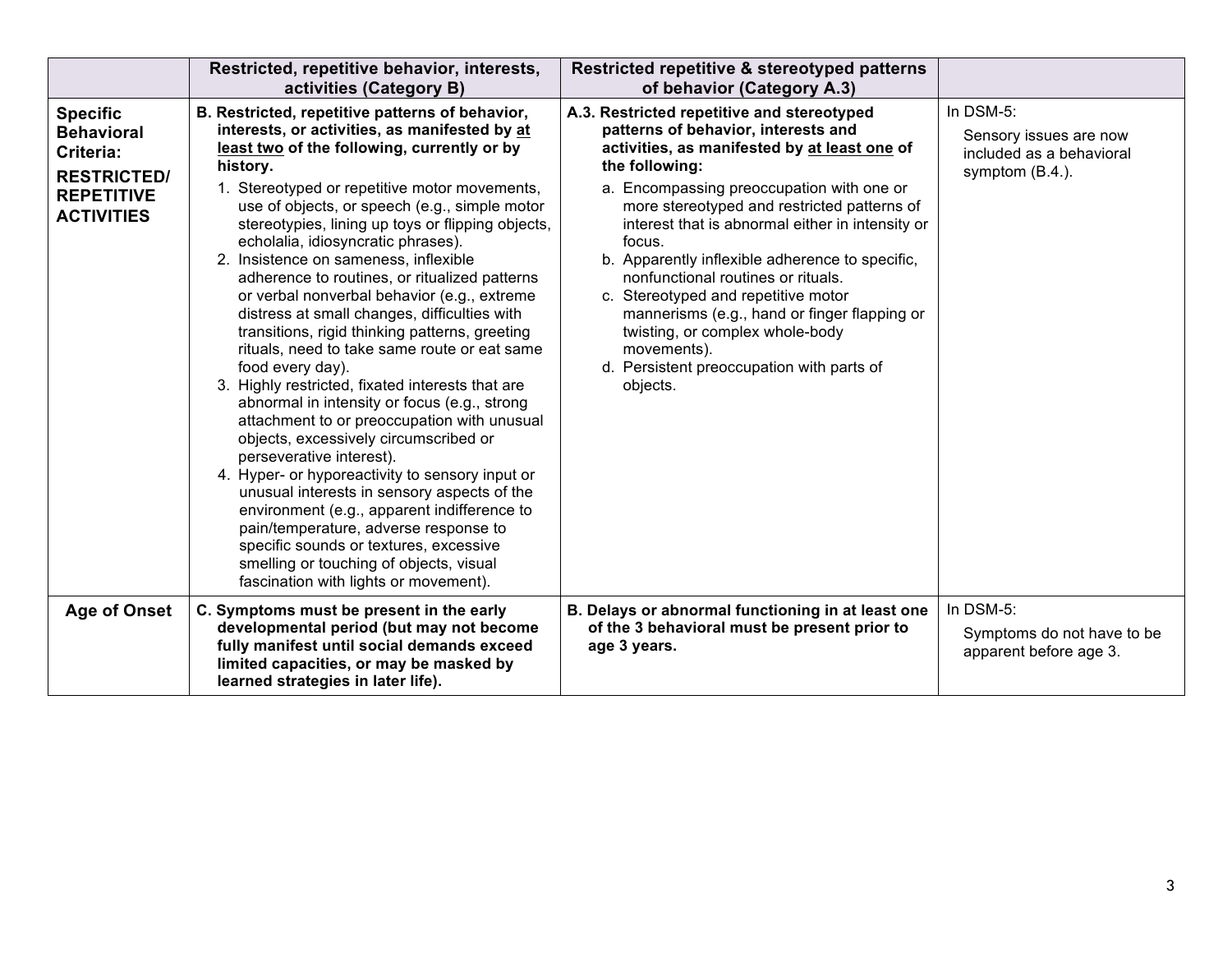| Level of<br>Impairment | D. Symptoms must cause clinically significant<br>impairment in social, occupational, or other<br>important areas of current functioning.                                                                                                                                                                                                                   | Optional: Global Assessment of Functioning (0-100)<br>may be used.                                | In DSM-5:<br>Functional impairment must be<br>present for a diagnosis.<br>Severity levels for behavioral<br>criteria A and B must be<br>specified:<br>Level 3: Requiring very<br>substantial support<br>Level 2: Requiring substantial<br>support<br>Level 1: Requiring support |
|------------------------|------------------------------------------------------------------------------------------------------------------------------------------------------------------------------------------------------------------------------------------------------------------------------------------------------------------------------------------------------------|---------------------------------------------------------------------------------------------------|---------------------------------------------------------------------------------------------------------------------------------------------------------------------------------------------------------------------------------------------------------------------------------|
| <b>Rule-Outs</b>       | E. These disturbances are not better explained<br>by intellectual disability (intellectual<br>developmental disorder) or global<br>developmental delay.                                                                                                                                                                                                    | C. The disturbance is not better accounted for<br>by another Pervasive Developmental<br>Disorder. | In DSM-5:<br>Social (Pragmatic)<br><b>Communication Disorder</b><br>(SCD) is presented as an<br>alternative (new) diagnosis for<br>individuals who have marked<br>deficits in social<br>communication, but whose<br>symptoms do not otherwise<br>meet criteria for ASD.         |
| <b>Comorbidities</b>   | The following "Specifiers" should be indicated:<br>With or without accompanying intellectual<br>impairment.<br>With or without accompanying language<br>impairment.<br>Associated with a known medical or genetic<br>condition or environmental factor.<br>Associated with other neurodevelopmental,<br>mental, or behavioral disorder.<br>With catatonia. | ADHD and Stereotyped Movement Disorder cannot<br>be diagnosed along with Autistic Disorder.       | In DSM-5:<br>Comorbidities with other<br>conditions are recognized;<br>Specifiers are used to further<br>describe the symptomatology.                                                                                                                                           |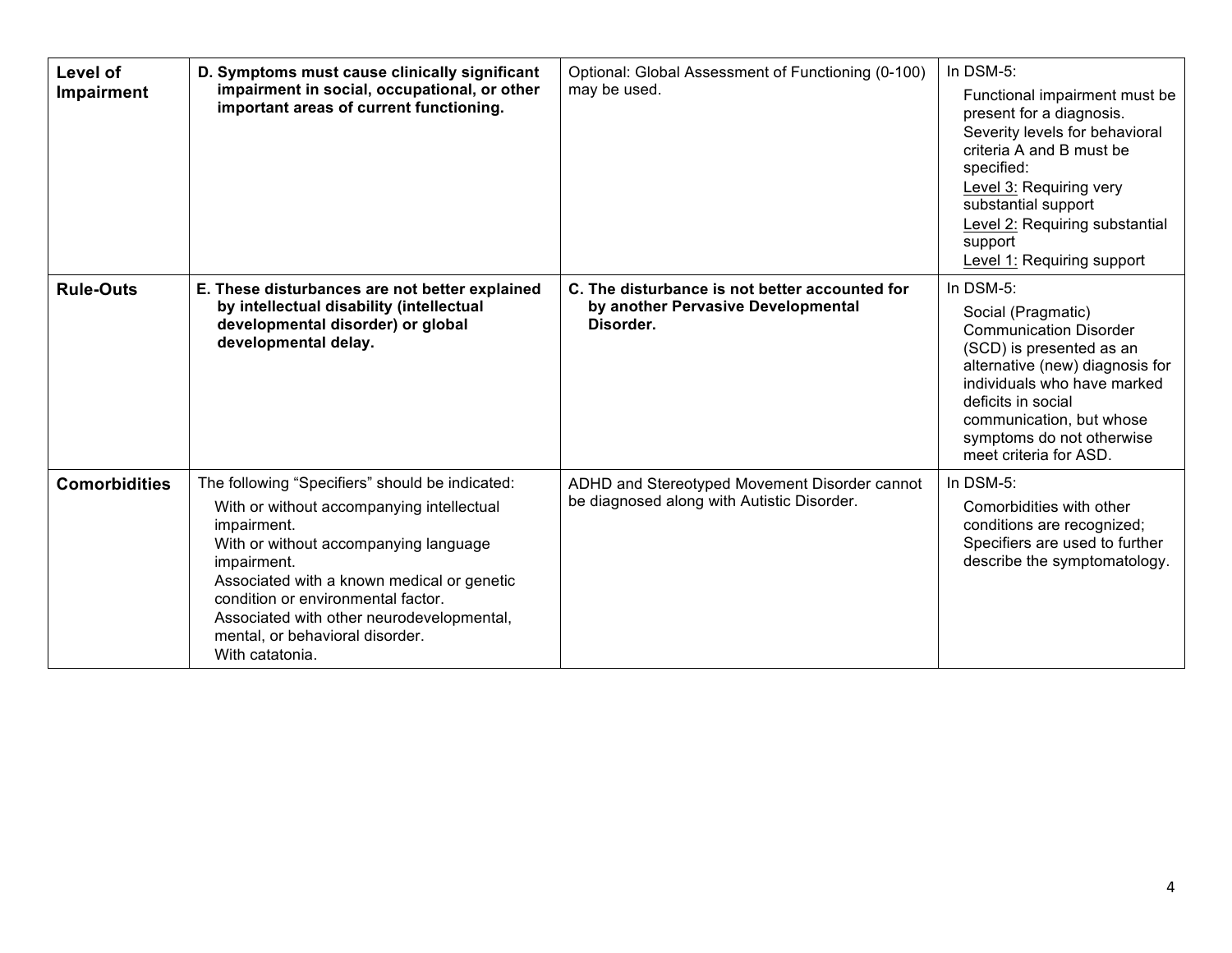#### **Summary of Research Findings Comparing DSM-5 and DSM-IV-TR Criteria for Autism**

Several studies have compared the DSM-5 criteria to the DSM-IV-TR criteria in clinical samples. The majority have used retrospective methods (e.g., record review) to apply DSM-5 criteria to individuals with an established DSM-IV-TR diagnosis.<sup>4-9</sup> Interpretation of these findings is challenging, because the initial diagnoses were based on the DSM-IV-TR criteria, which did not include some behavioral criteria specified in DSM-5. Four studies compared the use of DSM-IV-TR and DSM-5 diagnostic criteria on the same contemporaneous sample,  $10-13$  and one conducted a meta-analysis<sup>14</sup> of studies that used both contemporaneous and retrospective approaches. Only three studies used the current published DSM-5 criteria;<sup>9, 11,13</sup> the others used draft versions from either 2010<sup>7</sup> or 2011.<sup>4-</sup>  $6,8,10,12$ , The meta-analysis reported similar findings for studies applying the 2010 and 2011 DSM-5 draft criteria.<sup>14</sup>

Most studies report that DSM-5 criteria, compared to DSM-IV-TR criteria, result in fewer individuals diagnosed with ASD.<sup>5-7,10,12,13</sup> The reduction rate across these studies ranged from 25%-68%, though one study found only a 9% reduction, or sensitivity of .91.<sup>8</sup> One study reported that higher-functioning individuals in the PDD-NOS subgroup were less likely to receive a DSM-5 diagnosis of ASD than were individuals in the other DSM-IV-TR subgroups.<sup>10</sup> While some studies reported that females, young children, and/or non-cognitively impaired individuals with a DSM-IV-TR diagnosis were disproportionately under-identified using DSM-5 criteria,<sup>4-6</sup> others reported similar identification rates for these subgroups.<sup>8,13</sup> One study found that a failure to satisfy all three criteria in the socialcommunication domain of DSM-5 was the most common reason (39%) that individuals with a DSM-IV-TR diagnosis did *not* receive a DSM-5 diagnosis of ASD.<sup>13</sup> Findings are mixed regarding the extent to which the new DSM-5 diagnosis of Social Communication Disorder (SCD) is successful in capturing individuals with a DSM-IV-TR diagnosis who do not meet DSM-5 diagnostic criteria for ASD.<sup>11,12</sup>

#### **Table 2: Comparison of IDEA Definition of Autism and DSM-5 Diagnostic Criteria**

| <b>IDEA Definition</b>                                                                                                                                                                                                                                                                                                                                                                                                                                                                                                                                                                                                                                                                                                                                                                                                                                         | <b>Similarities with DSM-5</b>                                                                                                                                                                                                                                                                              | <b>Differences from DSM-5</b>                                                                                                                                                                                                                                                                                                                                                                                                                                                                                                                                                                                                                                                                                                                                                                                                                                        |
|----------------------------------------------------------------------------------------------------------------------------------------------------------------------------------------------------------------------------------------------------------------------------------------------------------------------------------------------------------------------------------------------------------------------------------------------------------------------------------------------------------------------------------------------------------------------------------------------------------------------------------------------------------------------------------------------------------------------------------------------------------------------------------------------------------------------------------------------------------------|-------------------------------------------------------------------------------------------------------------------------------------------------------------------------------------------------------------------------------------------------------------------------------------------------------------|----------------------------------------------------------------------------------------------------------------------------------------------------------------------------------------------------------------------------------------------------------------------------------------------------------------------------------------------------------------------------------------------------------------------------------------------------------------------------------------------------------------------------------------------------------------------------------------------------------------------------------------------------------------------------------------------------------------------------------------------------------------------------------------------------------------------------------------------------------------------|
| "Autism means a developmental disability<br>significantly affecting verbal and nonverbal<br>communication and social interaction,<br>generally evident before age three, that<br>adversely affects a child's educational<br>performance. Other characteristics often<br>associated with autism are engagement in<br>repetitive activities and stereotyped<br>movements, resistance to environmental<br>change or change in daily routines, and<br>unusual responses to sensory experiences.<br>A child who manifests the characteristics of<br>autism after age three could be identified as<br>having autism if the aforementioned criteria<br>are satisfied. Autism does not apply if a<br>child's educational performance is adversely<br>affected primarily because the child has an<br>emotional disturbance, as defined in<br>paragraph (c)(4) of IDEA." | Both definitions include<br>symptoms in the areas of<br>social interactions,<br>nonverbal communication,<br>repetitive activities,<br>stereotyped movements,<br>resistance to change, and<br>unusual sensory responses.<br>Both definitions indicate that<br>symptoms need not be<br>apparent before age 3. | IDEA uses the classification of 'autism,' while DSM-5 uses the classification of<br>'autism spectrum disorder (ASD).'<br>DSM-5 presents more detailed behavioral descriptions for each symptom.<br>DSM-5 provides an algorithm for how many symptoms in each behavioral<br>domain are required for a diagnosis.<br>IDEA provides more detailed description for stereotyped activities than for<br>social impairments, suggesting an emphasis on the former.<br>IDEA specifies that the symptoms must adversely affect the child's educational<br>performance, while DSM-5 requires impairment in social, occupational, or other<br>important areas of functioning.<br>DSM-5 requires the specification of severity levels for the two behavioral<br>domains.<br>DSM-5 uses "specifiers" to describe co-morbidities, such as language and<br>intellectual impairment. |